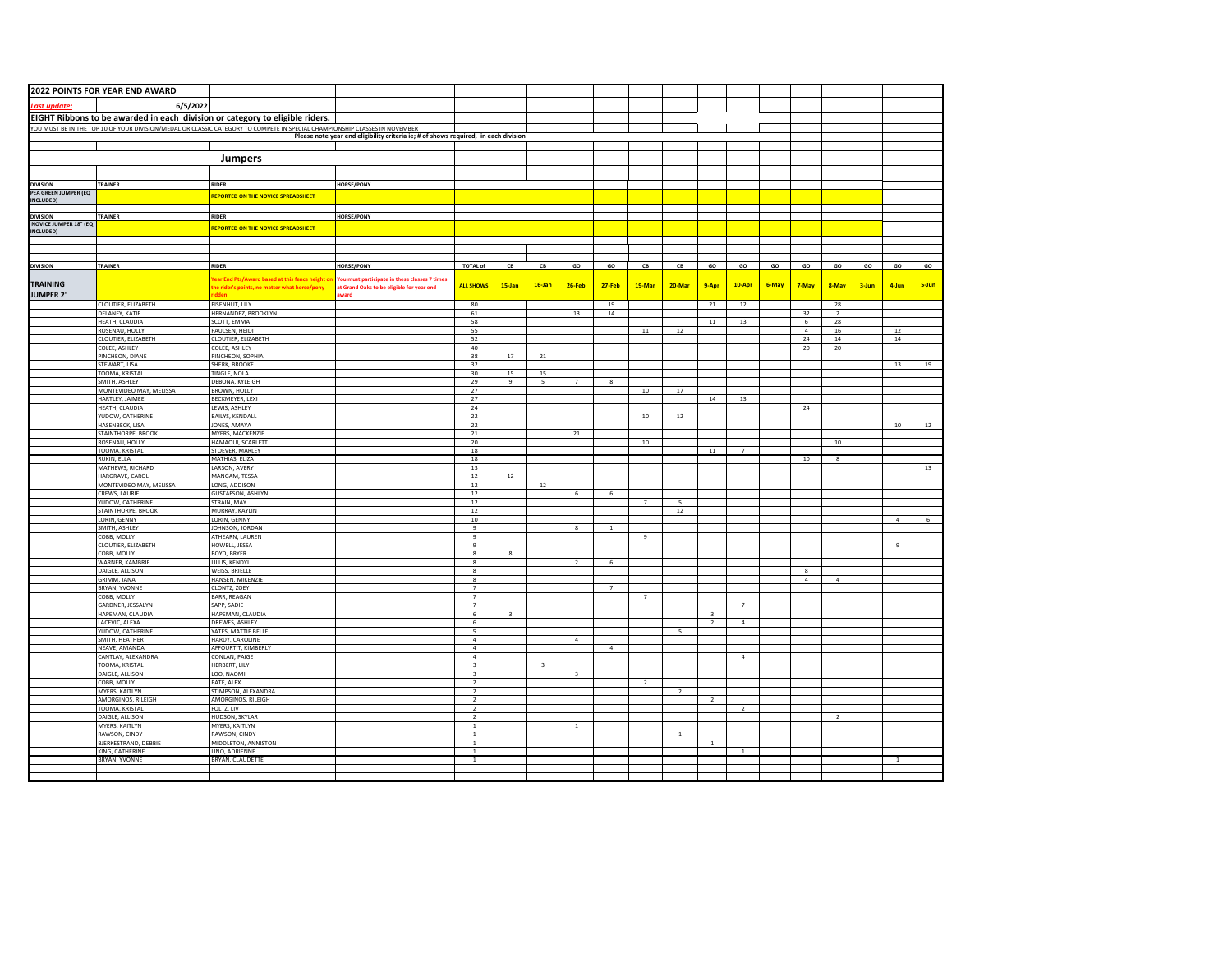| <b>DIVISION</b>                  | <b>TRAINER</b>              | <b>RIDER</b>           | <b>HORSE/PONY</b>                                                                                        | <b>TOTAL of</b>          | CB             | CB           | GO           | GO             | CB             | CB             | GO                      | GO             | GO    | GO             | GO             | GO             | GO                      | GO             |
|----------------------------------|-----------------------------|------------------------|----------------------------------------------------------------------------------------------------------|--------------------------|----------------|--------------|--------------|----------------|----------------|----------------|-------------------------|----------------|-------|----------------|----------------|----------------|-------------------------|----------------|
| <b>SCHOOLING JUMPER</b><br>2'3'' |                             |                        | ou must participate in these classes 7 times<br>at Grand Oaks to be eligible for year end<br><b>ward</b> | <b>ALL SHOWS</b>         | $15$ -Jan      | $16$ -Jan    | $26-Feb$     | $27 - Feb$     | 19-Mar         | 20-Mar         | 9-Apr                   | 10-Apr         | 6-May | 7-May          | 8-May          | $3 - Jun$      | 4-Jun                   | 5-Jun          |
|                                  | DELANEY, KATIE              | FLEMING, QUINN         | ROXI                                                                                                     | 66                       |                |              |              |                |                |                |                         |                |       | 32             | 34             |                |                         |                |
|                                  | APPLEY, DANIELLE            | SIMS, JAYDEN           | SICARIA                                                                                                  | 66                       |                |              |              |                |                |                |                         |                |       | 32             | 34             |                |                         |                |
|                                  | HASENBECK, LISA             | JONES, AMAYA           | LILLIES FOR CLAIRE                                                                                       | 52                       |                |              |              |                |                |                |                         |                |       |                |                | 17             | 21                      | 14             |
|                                  | RUKIN, ELLA                 | STEVENS, BRIANNA       | <b>WF KANSAS PRINCESS</b>                                                                                | 45                       | 14             | 14           |              |                | 8              | 9              |                         |                |       |                |                |                |                         |                |
|                                  | DELANEY, KATIE              | VISOKAY, ISABELLA      | <b>HIGH GLOSS</b>                                                                                        | 40                       |                |              |              |                |                |                |                         |                |       | 22             | 18             |                |                         |                |
|                                  | TAYLOR, MORGAN              | BERGONZOLI, VIOLETTA   | SAKALAS                                                                                                  | 40                       |                |              |              |                |                |                | 15                      | 21             |       |                |                |                | $\overline{a}$          |                |
|                                  | CLOUTIER, ELIZABETH         | CLOUTIER, ELIZABETH    | <b>ROXIE HART</b>                                                                                        | 37                       |                |              | 14           | $\overline{5}$ |                |                | 11                      |                |       |                |                | $\overline{7}$ |                         |                |
|                                  | STAINTHORPE, BROOK          | MYERS, MACKENZIE       | MARVEL                                                                                                   | 31                       |                |              |              |                | 11             | 12             |                         |                |       | 6              | $\overline{2}$ |                |                         |                |
|                                  | BJERKESTRAND, DEBBIE        | MIDDLETON, ANISTON     | QUITE A ROC                                                                                              | 30                       |                |              |              |                |                |                |                         |                |       |                |                | 13             | 9                       | 8              |
|                                  | NEAVE, AMANDA               | AFFOURTIT, KIMBERLY    | 90 PROOF                                                                                                 | 28                       |                |              |              |                |                |                | $\overline{4}$          |                |       | 14             | 10             |                |                         |                |
|                                  | SMITH, ASHLEY               | DEBONA, KYLEIGH        | ALL I WANT FOR CHRISTMAS                                                                                 | 25                       | $\overline{7}$ | $\mathbf{R}$ | $\mathbf{R}$ | $\overline{z}$ |                |                |                         |                |       |                |                |                |                         |                |
|                                  | BRYAN, YVONNE               | CLONTZ, ZOEY           | ABOVE THE MIST                                                                                           | 24                       |                |              |              | 15             | $\overline{7}$ | $\overline{2}$ |                         |                |       |                |                |                |                         |                |
|                                  | <b>HEATH, CLAUDIA</b>       | LEWIS, ASHLEY          | ELLE                                                                                                     | 22                       |                |              |              |                |                |                |                         |                |       |                | 22             |                |                         |                |
|                                  | <b>BJERKESTRAND, DEBBIE</b> | SWAIN, MARLENA         | <b>BLANKET APPROVAL</b>                                                                                  | 20                       |                |              | 13           | $\overline{7}$ |                |                |                         |                |       |                |                |                |                         |                |
|                                  | DAIGLE, ALLISON             | LOO, NAOMI             | FIREBALL                                                                                                 | 18                       |                |              | $\sim$       | 14             |                |                |                         |                |       |                |                |                |                         |                |
|                                  | DAIGLE, ALLISON             | WEISS, BRIELLE         | WINTERSDOWN ARYA                                                                                         | 16                       |                |              |              |                |                |                |                         |                |       |                | 12             | $\overline{4}$ |                         |                |
|                                  | JARNSTROM, JENNIE           | BORTON, ADDISON        | CONWAY LAD                                                                                               | 16                       |                |              |              |                |                |                |                         |                |       |                |                |                | $\overline{7}$          | -9             |
|                                  | <b>BROCKDORF, CARMEN</b>    | ONGSHORE, RITA         | <b>BEAUS GOLDEN MUSIC</b>                                                                                | 15                       |                |              |              |                | 8              | $7^{\circ}$    |                         |                |       |                |                |                |                         |                |
|                                  | YUDOW, CATHERINE            | YUDOW, CATHERINE       | DOUBLE O SEVEN                                                                                           | 15                       |                |              |              |                | 6              | $\mathbf{q}$   |                         |                |       |                |                |                |                         |                |
|                                  | TAYLOR, MORGAN              | OWEN, SOPHIE           | CRUMBLE                                                                                                  | 15                       |                |              |              |                |                |                |                         | 15             |       |                |                |                |                         |                |
|                                  | TAYLOR, MORGAN              | PISCITELLI, ANNA       | SAZERAC                                                                                                  | 14                       |                |              |              |                |                |                | $\sim$                  | 6              |       |                |                | $\overline{3}$ |                         |                |
|                                  | WARNER, KAMBRIE             | WARNER, KAMBRIE        | THE DARK KNIGHT                                                                                          | 13                       |                |              | 13           |                |                |                |                         |                |       |                |                |                |                         |                |
|                                  | BRYAN, YVONNE               | LEVIN, ABIGAIL         | <b>DAYTONA</b>                                                                                           | 13                       |                |              |              |                |                |                |                         |                |       |                |                | 6              | 7                       |                |
|                                  | HARTLEY, JAIMEE             | KINSEY, ALEXANDRIA     | ROSEWORTHY CAUSE                                                                                         | 12                       |                |              |              |                |                |                |                         |                |       |                |                | 9              | $\overline{\mathbf{3}}$ |                |
|                                  | CACCIA, EMILY               | <b>BOULET, ALEXIA</b>  | <b>ALOHA</b>                                                                                             | 10                       | 10             |              |              |                |                |                |                         |                |       |                |                |                |                         |                |
|                                  | STEWART, LISA               | STEWART, ELLA          | THICK AS A BRICK                                                                                         | 10                       |                | 10           |              |                |                |                |                         |                |       |                |                |                |                         |                |
|                                  | DERVILLE, MARGAUX           | COLE, RILEY            | <b>NADIA</b>                                                                                             | 10                       |                |              |              |                |                |                | 10                      |                |       |                |                |                |                         |                |
|                                  | TAYLOR, MORGAN              | JOHNSON, GRACE         | GARSIUS                                                                                                  | 10                       |                |              |              |                |                |                | $\overline{a}$          | 6              |       |                |                |                |                         |                |
|                                  | STAINTHORPE, BROOK          | VICK, BAILEY           | IL DARC STAR                                                                                             | 10                       |                |              |              |                |                |                |                         |                |       | 10             |                |                |                         |                |
|                                  | HAPEMAN, CLAUDIA            | HAPEMAN, CLAUDIA       | NICE SHOES                                                                                               | 8                        | $\overline{4}$ |              |              |                |                |                |                         | $\overline{a}$ |       |                |                |                |                         |                |
|                                  | APPLEY, DANIELLE            | CONLAN, LANI           | MY PERSONAL FAVORITE                                                                                     | 8                        |                |              |              |                |                |                | $\overline{4}$          | $\sim$         |       |                |                |                |                         |                |
|                                  | SMITH, ASHLEY               | JOHNSON, JORDAN        | <b>SKIPPING LEGACY</b>                                                                                   | $\overline{7}$           |                |              |              | $7^{\circ}$    |                |                |                         |                |       |                |                |                |                         |                |
|                                  | SMITH, HEATHER              | HARDY, CAROLINE        | D'MAESTRO                                                                                                | $\overline{7}$           |                |              |              | $7^{\circ}$    |                |                |                         |                |       |                |                |                |                         |                |
|                                  | TOOMA, KRISTAL              | SMITH, ANNALISA        | FERRARI                                                                                                  | $\overline{7}$           |                |              |              |                | $\mathbf{R}$   | $\overline{a}$ |                         |                |       |                |                |                |                         |                |
|                                  | JARNSTROM, JENNIE           | JARNSTROM, JENNIE      | DREAM                                                                                                    | $\overline{7}$           |                |              |              |                |                |                |                         |                |       |                |                |                |                         | $\overline{7}$ |
|                                  | ROSENAU, HOLLY              | PAULSEN, HEIDI         | <b>BSS SOPHISTICATION</b>                                                                                | 6                        |                |              |              |                |                |                |                         |                |       | 6              |                |                |                         |                |
|                                  | DERVILLE, MARGAUX           | DERVILLE, MARGAUX      | TAX                                                                                                      | -5                       |                |              |              |                |                |                | 5                       |                |       |                |                |                |                         |                |
|                                  | WARNER, KAMBRIE             | WARNER, KAMBRIE        | <b>RUMOR HAS IT</b>                                                                                      | $\overline{a}$           |                |              |              |                |                |                |                         | $\sim$         |       |                |                |                |                         |                |
|                                  | CLOUTIER, ELIZABETH         | CLARK, SOFIA           | <b>BUTTERBEER</b>                                                                                        | $\overline{a}$           |                |              |              |                |                |                |                         | $\sim$         |       |                |                |                |                         |                |
|                                  | LEE. HEREN                  | GARDNER, KYLA          | ILLA.                                                                                                    | $\boldsymbol{A}$         |                |              |              |                |                |                |                         |                |       | $\overline{a}$ |                |                |                         |                |
|                                  | MCGEE, KARY                 | <b>BUNN, REESE</b>     | <b>FLOWER POWER</b>                                                                                      | $\overline{3}$           |                |              |              |                |                |                | $\overline{\mathbf{3}}$ |                |       |                |                |                |                         |                |
|                                  | <b>UNKNOWN</b>              | ETO, GIANNA            | ON THE VERGE                                                                                             | 2                        |                |              |              | $\overline{2}$ |                |                |                         |                |       |                |                |                |                         |                |
|                                  | PHEASANT WALK FARM          | <b>KEMERSON, ALANA</b> | <b>BELLA DIXIE</b>                                                                                       | $\overline{\phantom{a}}$ |                |              |              |                |                |                | $\overline{z}$          |                |       |                |                |                |                         |                |
|                                  | LEE, HEREN                  | LEE, HEREN             | CAFARO                                                                                                   | $\overline{1}$           |                |              |              |                |                |                |                         | $\overline{1}$ |       |                |                |                |                         |                |
|                                  |                             |                        |                                                                                                          |                          |                |              |              |                |                |                |                         |                |       |                |                |                |                         |                |
|                                  |                             |                        |                                                                                                          |                          |                |              |              |                |                |                |                         |                |       |                |                |                |                         |                |
|                                  |                             |                        |                                                                                                          |                          |                |              |              |                |                |                |                         |                |       |                |                |                |                         |                |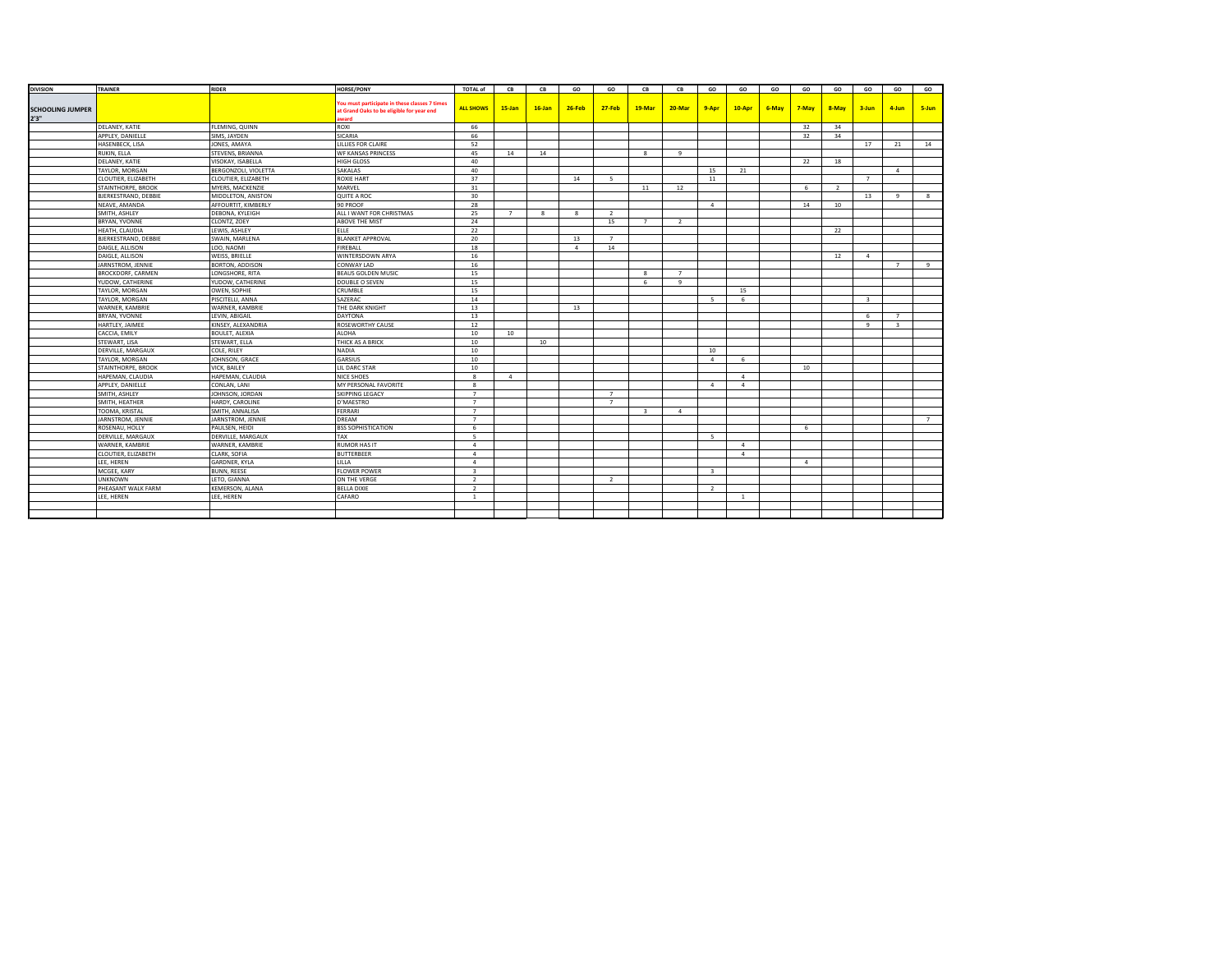| <b>DIVISION</b>     | TRAINER                              | <b>RIDER</b>           | <b>HORSE/PONY</b>                                                                         | <b>TOTAL of</b>  | CB                      | CB             | GO             | GO             | CB     | CB     | GO             | GO             | GO    | GO           | GO    | GO                      | GO             | GO             |
|---------------------|--------------------------------------|------------------------|-------------------------------------------------------------------------------------------|------------------|-------------------------|----------------|----------------|----------------|--------|--------|----------------|----------------|-------|--------------|-------|-------------------------|----------------|----------------|
|                     |                                      |                        |                                                                                           |                  |                         |                |                |                |        |        |                |                |       |              |       |                         |                |                |
| <b>OPEN HOPEFUL</b> |                                      |                        | ou must participate in these classes 7 times                                              | <b>ALL SHOWS</b> | $15$ -Jan               | $16$ -Jan      | 26-Feb         | $27 - Feb$     | 19-Mar | 20-Mar | 9-Apr          | 10-Apr         | 6-May | 7-May        | 8-May | $3 - Jun$               | 4-Jun          | 5-Jun          |
| JUMPER 2'6"         |                                      |                        | at Grand Oaks to be eligible for year end                                                 |                  |                         |                |                |                |        |        |                |                |       |              |       |                         |                |                |
|                     |                                      |                        | <b>ward</b>                                                                               |                  |                         |                |                |                |        |        |                |                |       |              |       |                         |                |                |
|                     | CLOUTIER, ELIZABETH                  | FULLER-GAINES, KAYE    | TOMAHAWK                                                                                  | 63               |                         |                | 11             | 10             |        |        | 14             | 14             |       |              |       |                         |                | 14             |
|                     | HOLCOMB, REBECCA                     | HOLCOMB, REBECCA       | HONEY ROO                                                                                 | 50               |                         |                |                |                |        |        |                |                |       | 22           | 28    |                         |                |                |
|                     | STEVENS, PEGGY                       | HAGAN, LORI            | <b>HAMLET</b>                                                                             | 38               |                         |                |                |                |        |        |                |                |       |              |       | 14                      | 14             | 10             |
|                     | HAYDEN, ANDREA                       | VANFLEET, SAM          | <b>WILD CARD</b>                                                                          | 28               | 14                      | 14             |                |                |        |        |                |                |       |              |       |                         |                |                |
|                     | NEAVE, AMANDA                        | NEAVE, AMANDA          | <b>BEAUCOUP ANTICIPATION</b>                                                              | 24               |                         |                |                |                |        |        |                |                |       | 24           |       |                         |                |                |
|                     | <b>GRIMM, JANA</b>                   | SELVEY, EMILY          | <b>NAVIGATOR</b>                                                                          | 19               |                         |                | 5              | $\overline{4}$ |        |        |                |                |       |              | 10    |                         |                |                |
|                     | HAYDEN, ANDREA                       | LLOYD, ANJALI          | <b>RIO ROSIE</b>                                                                          | 18               | 8                       | 10             |                |                |        |        |                |                |       |              |       |                         |                |                |
|                     | RICHARDSON, BRYCE                    | RICHARDSON, BRYCE      | DIWALI Q                                                                                  | 16               |                         |                |                |                |        |        |                |                |       | 16           |       |                         |                |                |
|                     | HARTLEY, JAIMEE                      | KINSEY, ALEXANDRIA     | MY PERFECT GIFT                                                                           | 14               |                         |                | $\overline{7}$ | $7^{\circ}$    |        |        |                |                |       |              |       |                         |                |                |
|                     | LETO, GIANNA                         | LETO, GIANNA           | ON THE VERGE                                                                              | $\overline{9}$   |                         |                |                | 9              |        |        |                |                |       |              |       |                         |                |                |
|                     | HAPEMAN, CLAUDIA                     | HAPEMAN, CLAUDIA       | NICE SHOES                                                                                | -9               | $\overline{4}$          |                |                |                |        |        |                | -5             |       |              |       |                         |                |                |
|                     | ZAIA, ANN                            | CAIN, SADE             | <b>IBERIA</b>                                                                             | 9                |                         |                |                |                |        |        | $\mathbf{q}$   |                |       |              |       |                         |                |                |
|                     | CLARKE, ANNA                         | CLARKE, ANNA           | NO WAKE ZONE                                                                              | 8                | 8                       |                |                |                |        |        |                |                |       |              |       |                         |                |                |
|                     | COKER, AMANDA                        | OWEN, EMILY            | CONFIDENTIAL                                                                              | 8                |                         |                |                |                |        |        |                |                |       | $\mathbf{R}$ |       |                         |                |                |
|                     | LETO, GIANNA                         | LETO, GIANNA           | <b>SHOW AND TELL</b>                                                                      | $\overline{7}$   |                         |                |                | $\overline{7}$ |        |        |                |                |       |              |       |                         |                |                |
|                     | SZIEBERTH, ANDRAS                    | SZIEBERTH, ANDRAS      | <b>LARRY CORNELIUS T</b>                                                                  | 6                | 6                       |                |                |                |        |        |                |                |       |              |       |                         |                |                |
|                     | PHEASANT WALK FARM                   | KEMERSON, ALANA        | <b>BELLA DIXIE</b>                                                                        | -5               |                         |                |                |                |        |        | $\overline{5}$ |                |       |              |       |                         |                |                |
|                     | NEAVE, AMANDA                        | AFFOURTIT, KIMBERLY    | 90 PROOF                                                                                  | 5                |                         |                |                |                |        |        |                | -5             |       |              |       |                         |                |                |
|                     | LEEPACK, MEGAN                       | LEEPACK, MEGAN         | ONCE UPON A TIME                                                                          | 5                |                         |                |                |                |        |        |                |                |       |              |       |                         | 5              |                |
|                     |                                      |                        |                                                                                           |                  |                         |                |                |                |        |        |                |                |       |              |       |                         |                |                |
|                     |                                      |                        |                                                                                           |                  |                         |                |                |                |        |        |                |                |       |              |       |                         |                |                |
| <b>DIVISION</b>     | TRAINER                              | <b>RIDER</b>           | <b>HORSE/PONY</b>                                                                         | <b>TOTAL of</b>  | CB                      | CB             | GO             | GO             | CB     | CB     | GO             | GO             | GO    | GO           | GO    | GO                      | GO             | GO             |
|                     |                                      |                        |                                                                                           |                  |                         |                |                |                |        |        |                |                |       |              |       |                         |                |                |
| <b>CHILD/ADULT</b>  |                                      |                        | ou must participate in these classes 7 times<br>at Grand Oaks to be eligible for year end | <b>ALL SHOWS</b> | $15$ -Jan               | $16$ -Jan      | 26-Feb         | $27 - Feb$     | 19-Mar | 20-Mar | 9-Apr          | 10-Apr         | 6-May | 7-May        | 8-May | $3$ -Jun                | $4 - I$ un     | 5-Jun          |
| JUMPER 2'6"         |                                      |                        | <b>ward</b>                                                                               |                  |                         |                |                |                |        |        |                |                |       |              |       |                         |                |                |
|                     | BJERKESTRAND, DEBBIE                 | JUSTICE, AVRI          | <b>GIRL ON FIRE</b>                                                                       | 152              |                         |                | $\overline{7}$ | 21             |        |        | 10             | 15             |       | 24           | 42    | 14                      | $\mathbf{8}$   | $11\,$         |
|                     | GRIMM, JANA                          | LYLES, MORGAN          | <b>THAT'S AMORE</b>                                                                       | 80               |                         |                | $\overline{7}$ | 10             |        |        | $\overline{4}$ | 13             |       | 18           | 28    |                         |                |                |
|                     | CREWS, LAURIE                        | KELLER-RABER, ISABELLA | <b>BLAZE RUNNER</b>                                                                       | 41               |                         |                | $\overline{2}$ | 11             |        |        |                |                |       | 6            | 22    |                         |                |                |
|                     | HARGRAVE, CAROL                      | MCRAE, TAYLOR          | <b>IRISH</b>                                                                              | 40               | $\overline{\mathbf{3}}$ | 8              |                |                | 10     | 19     |                |                |       |              |       |                         |                |                |
|                     | D'ALTO, JULIANA                      | FARR, NICOLE           | <b>KANDY KRUSH</b>                                                                        | 38               |                         |                |                |                |        |        |                |                |       | 22           | 16    |                         |                |                |
|                     | TAYLOR, MORGAN                       | BERGONZOLI, VIOLETTA   | SAKALAS                                                                                   | 28               |                         |                |                |                |        |        |                |                |       |              |       | 5                       | 11             | 12             |
|                     | PINCHEON, DIANE                      | PINCHEON, DEVAN        | NOT HALF BAD                                                                              | 24               | 10                      | 14             |                |                |        |        |                |                |       |              |       |                         |                |                |
|                     | STEVENS, PEGGY                       | THORPE, ALEX           | <b>BROADWAY JOE</b>                                                                       | 23               |                         |                | 14             | 9              |        |        |                |                |       |              |       |                         |                |                |
|                     |                                      |                        |                                                                                           |                  |                         |                |                |                |        |        |                |                |       |              |       |                         |                |                |
|                     | PINCHEON, DIANE<br>DERVILLE, MARGAUX | EDENFIELD, MELANIE     | SILK AND DIAMONDS<br>TAX                                                                  | 22               | 7                       | 15             |                |                |        |        |                | $\overline{7}$ |       |              |       |                         |                |                |
|                     |                                      | DERVILLE, MARGAUX      | <b>APRIL Z</b>                                                                            | 21               |                         |                |                |                |        |        | 14             |                |       |              |       |                         | 11             | 9              |
|                     | JARNSTROM, JENNIE                    | MOORE, KINSEY          |                                                                                           | 20               |                         |                |                |                |        |        |                |                |       |              |       |                         |                |                |
|                     | DAIGLE, ALLISON                      | WEISS, BRIELLE         | THE IRISHMAN                                                                              | 19               | $\overline{4}$          | $\overline{4}$ | $\overline{7}$ | $\overline{a}$ |        |        |                |                |       |              |       |                         |                |                |
|                     | DAIGLE, ALLISON                      | JENSEN, CARA           | CONTEGO                                                                                   | 18               |                         |                |                |                |        |        |                |                |       |              |       | $\overline{\mathbf{3}}$ | <sup>2</sup>   | 13             |
|                     | RUKIN, ELLA                          | STEVENS, BRIANNA       | WF KANSAS PRINCESS                                                                        | 15               | 9                       | 6              |                |                |        |        |                |                |       |              |       |                         |                |                |
|                     | CLOUTIER, ELIZABETH                  | ROBERTS-SQUIER, FIANNA | <b>7 LINE EXPRESS</b>                                                                     | 15               |                         |                | $\overline{7}$ | 8              |        |        |                |                |       |              |       |                         |                |                |
|                     | <b>UNKNOWN</b>                       | WILLIAMSON, CAITLIN    | TAKES TWO TO TANGO                                                                        | 15               |                         |                |                |                |        | 15     |                |                |       |              |       |                         |                |                |
|                     | LEEPACK, MEGAN                       | HILL, SOPHIA           | <b>RYAN'S HOPE</b>                                                                        | 14               |                         |                |                |                | 14     |        |                |                |       |              |       |                         |                |                |
|                     | <b>UNKNOWN</b>                       | MCLAY, KRISTI          | AMIRA                                                                                     | 14               |                         |                |                |                |        | 14     |                |                |       |              |       |                         |                |                |
|                     | DERVILLE, MARGAUX                    | COLE, RILEY            | <b>NADIA</b>                                                                              | 14               |                         |                |                |                |        |        | 6              | 8              |       |              |       |                         |                |                |
|                     | DAIGLE, ALLISON                      | WEISS, BRIELLE         | WINTERSDOWN ARYA                                                                          | 14               |                         |                |                |                |        |        |                |                |       |              |       | $\overline{7}$          | $\overline{1}$ | 6              |
|                     | HAYDEN, ANDREA                       | LLOYD, ANJALI          | <b>RIO ROSIE</b>                                                                          | 13               | 9                       | $\overline{4}$ |                |                |        |        |                |                |       |              |       |                         |                |                |
|                     | CLOUTIER, ELIZABETH                  | FULLER-GAINES, KAYE    | TOMAHAWK                                                                                  | 13               |                         |                |                | $\overline{2}$ |        |        |                | $7^{\circ}$    |       |              |       |                         |                | $\overline{a}$ |
|                     | D'ALTO, JULIANA                      | WORTHMANN, GABRIELLE   | <b>MY INTEREST</b>                                                                        | 12               |                         |                |                |                |        |        | $\overline{5}$ | $\overline{7}$ |       |              |       |                         |                |                |
|                     | <b>GRIMM, JANA</b>                   | SELVEY, EMILY          | <b>NAVIGATOR</b>                                                                          | 12               |                         |                |                |                |        |        |                | 6              |       | 6            |       |                         |                |                |
|                     | JARNSTROM, JENNIE                    | MCCLARNON, PAIGE       | THULE 21                                                                                  | 9                |                         |                |                |                |        |        |                |                |       |              |       |                         | $\mathbf{8}$   | $\mathbf{1}$   |
|                     | LEE, HEREN                           | <b>GARDNER, KYLA</b>   | CAFARO                                                                                    | 8                |                         |                |                |                |        |        |                |                |       | $\mathbf{R}$ |       |                         |                |                |
|                     | TOOMA, KRISTAL                       | TINGLE, NOLA           | <b>CHANTILLY LACE</b>                                                                     | $\overline{7}$   |                         | $\overline{7}$ |                |                |        |        |                |                |       |              |       |                         |                |                |
|                     | KING, CATHERINE                      | THIELST, MEGAN         | CECE                                                                                      | 5                |                         |                |                |                |        |        | 5              |                |       |              |       |                         |                |                |
|                     | TAYLOR, MORGAN                       | PISCITELLI, ANNA       | SAZERAC                                                                                   | $\overline{a}$   |                         |                |                |                |        |        |                |                |       |              |       | $\overline{4}$          |                |                |
|                     | BRYAN, YVONNE                        | LEVIN, ABIGAIL         | <b>DAYTONA</b>                                                                            | $\overline{4}$   |                         |                |                |                |        |        |                |                |       |              |       |                         |                | $\overline{4}$ |
|                     | PHEASANT WALK FARM                   | <b>KEMERSON, ALANA</b> | <b>BELLA DIXIE</b>                                                                        | $\overline{2}$   |                         |                |                |                |        |        |                | <sup>2</sup>   |       |              |       |                         |                |                |
|                     |                                      |                        |                                                                                           |                  |                         |                |                |                |        |        |                |                |       |              |       |                         |                |                |
|                     |                                      |                        |                                                                                           |                  |                         |                |                |                |        |        |                |                |       |              |       |                         |                |                |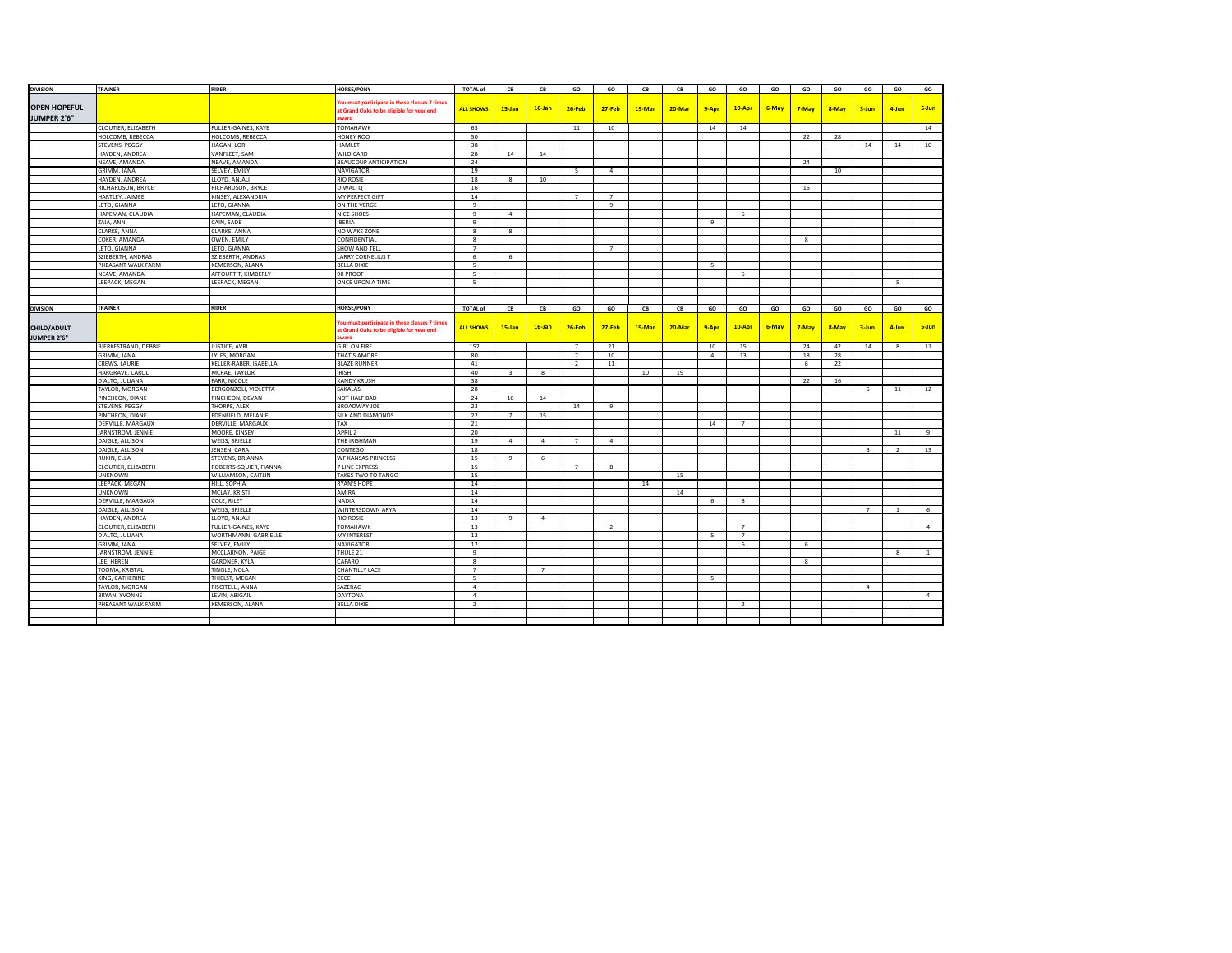| <b>DIVISION</b>    | TRAINER                    | <b>RIDER</b>           | <b>HORSE/PONY</b>                                  | <b>TOTAL of</b>          | CВ             | CB        | GO                      | GO             | CB                       | CB             | GO                      | GO                       | GO    | GO    | GO    | GO             | GO          | GO     |
|--------------------|----------------------------|------------------------|----------------------------------------------------|--------------------------|----------------|-----------|-------------------------|----------------|--------------------------|----------------|-------------------------|--------------------------|-------|-------|-------|----------------|-------------|--------|
|                    |                            |                        |                                                    |                          |                |           |                         |                |                          |                |                         |                          |       |       |       |                |             |        |
| .85m OPEN          |                            |                        | ou must participate in these classes 7 times       | <b>ALL SHOWS</b>         | $15$ -Jan      | $16$ -Jan | 26-Feb                  | $27 - Feb$     | 19-Mar                   | 20-Mar         | 9-Apr                   | $10-Apr$                 | 6-May | 7-May | 8-May | $3 - Jun$      | 4-Jun       | 5-Jun  |
| <b>JUMPER 2'9"</b> |                            |                        | at Grand Oaks to be eligible for year end<br>award |                          |                |           |                         |                |                          |                |                         |                          |       |       |       |                |             |        |
|                    | KLIMAS, KATIE              | KLIMAS, KATIE          | DRAGONVILLE'S MAXIMILLION                          | 26                       |                |           | 14                      | 12             |                          |                |                         |                          |       |       |       |                |             |        |
|                    | ADAMY, TARYN               | ADAMY, TARYN           | DON DE DIEU                                        | 14                       |                |           |                         |                | 14                       |                |                         |                          |       |       |       |                |             |        |
|                    | VICKERS, HANNA             | MORRIS, JILLIAN        | COLONIAL STARZ                                     | 14                       |                |           |                         |                |                          | 14             |                         |                          |       |       |       |                |             |        |
|                    | NEAVE, AMANDA              | NEAVE, AMANDA          | <b>BEAUCOUP ANTICIPATION</b>                       | 14                       |                |           |                         |                |                          |                |                         |                          |       |       | 14    |                |             |        |
|                    | TAYLOR, MORGAN             | OWEN, SOPHIE           | CRUSTAK                                            | 14                       |                |           |                         |                |                          |                |                         |                          |       |       |       | 14             |             |        |
|                    | SZIEBERTH, ANDRAS          | SZIEBERTH, ANDRAS      | GABRIELLA                                          | 12                       | 12             |           |                         |                |                          |                |                         |                          |       |       |       |                |             |        |
|                    | LETO, GIANNA               | LETO, GIANNA           | ON THE VERGE                                       | 12                       |                |           |                         | 12             |                          |                |                         |                          |       |       |       |                |             |        |
|                    | HARTLEY, JAIMEE            | KINSEY, ALEXANDRIA     | THE PERFECT GIFT                                   | 9                        |                |           |                         |                |                          |                |                         | 5                        |       |       |       | $\overline{4}$ |             |        |
|                    | DAIGLE, ALLISON            | WEISS, BRIELLE         | THE IRISHMAN                                       | $\overline{7}$           | 7              |           |                         |                |                          |                |                         |                          |       |       |       |                |             |        |
|                    | <b>JNKNOWN</b>             | CLEARY, COURTNEY       | <b>VIXEN</b>                                       | $\overline{7}$           |                |           | $\overline{7}$          |                |                          |                |                         |                          |       |       |       |                |             |        |
|                    | COKER, AMANDA              | OWEN, EMILY            | CONFIDENTIAL                                       | $\overline{7}$           |                |           |                         |                |                          |                | $\overline{7}$          |                          |       |       |       |                |             |        |
|                    | UNKNOWN                    | PETTER, NIKI           | LATINO Z                                           | $\overline{7}$           |                |           |                         |                |                          |                |                         | $7^{\circ}$              |       |       |       |                |             |        |
|                    | BRYAN, YVONNE              | BRYAN, YVONNE          | PANTARA                                            | $\overline{7}$           |                |           |                         |                |                          |                |                         |                          |       |       |       |                | $7^{\circ}$ |        |
|                    | WARNER, KAMBRIE            | GRAY, TIM              | COCO CHANEL                                        | -5                       |                |           | 5                       |                |                          |                |                         |                          |       |       |       |                |             |        |
|                    | LEEPACK, MEGAN             | FEIGUM, COOPER         | <b>JOKER</b>                                       | -5                       |                |           |                         |                |                          | 5              |                         |                          |       |       |       |                |             |        |
|                    | TAYLOR, MORGAN             | BERGONZOLI, VIOLETTA   | SAKALAS                                            | -5                       |                |           |                         |                |                          |                |                         |                          |       |       |       | -5             |             |        |
|                    |                            |                        |                                                    |                          |                |           |                         |                |                          |                |                         |                          |       |       |       |                |             |        |
|                    |                            |                        |                                                    |                          |                |           |                         |                |                          |                |                         |                          |       |       |       |                |             |        |
|                    |                            |                        |                                                    |                          |                |           |                         |                |                          |                |                         |                          |       |       |       |                |             |        |
| <b>DIVISION</b>    | <b>TRAINER</b>             | <b>RIDER</b>           | <b>HORSE/PONY</b>                                  | <b>TOTAL of</b>          | CB             | CB        | GO                      | GO             | CB                       | CB             | GO                      | GO                       | GO    | GO    | GO    | GO             | GO          | GO     |
| .85m               |                            |                        |                                                    |                          |                |           |                         |                |                          |                |                         |                          |       |       |       |                |             |        |
| <b>CHILD/ADULT</b> |                            |                        | You must participate in these classes 7 times      |                          |                | $16$ -Jan | 26-Feb                  | $27-Feb$       | 19-Mar                   | 20-Mar         |                         | $10-Apr$                 | 6-May |       |       |                | 4-Jun       | 5-Jun  |
|                    |                            |                        | at Grand Oaks to be eligible for year end          | <b>ALL SHOWS</b>         | $15$ -Jan      |           |                         |                |                          |                | 9-Apr                   |                          |       | 7-May | 8-May | $3 - Jun$      |             |        |
| JUMPER 2'9"        |                            |                        | award                                              |                          |                |           |                         |                |                          |                |                         |                          |       |       |       |                |             |        |
|                    | GRIMM, JANA                | SELVEY, EMILY          | <b>NAVIGATOR</b>                                   | 70                       |                |           | 9                       | $\overline{2}$ |                          |                | $\overline{\mathbf{3}}$ |                          |       | 28    | 28    |                |             |        |
|                    | TOOMA, KRISTAL             | HUGHES, MARGARET       | <b>TEDDY GRAHAM</b>                                | 53                       | 14             | 14        |                         |                |                          |                | 14                      | 11                       |       |       |       |                |             |        |
|                    | YUDOW, CATHERINE           | RACINE, MARIANA        | <b>SCOUTS HONOR</b>                                | 37                       | 9              | 8         |                         |                | 8                        | 12             |                         |                          |       |       |       |                |             |        |
|                    | <b>VAINOSKY, MEGAN</b>     | VAINOSKY, MEGAN        | <b>OCTAVIA K</b>                                   | 31                       |                |           | $\mathbf{q}$            | 8              |                          |                |                         |                          |       |       |       | 14             |             |        |
|                    | DAIGLE, ALLISON            | WEISS, BRIELLE         | THE IRISHMAN                                       | 29                       | $\overline{5}$ | 10        | 5                       | 9              |                          |                |                         |                          |       |       |       |                |             |        |
|                    | JARNSTROM, JENNIE          | NAIR, NICOLE           | <b>JACK RUN</b>                                    | 24                       |                |           |                         |                |                          |                |                         |                          |       |       |       |                | 12          | 12     |
|                    | JARNSTROM, JENNIE          | MACAU, REESE           | JUDGE PUTTNAM                                      | 23                       |                |           |                         |                |                          |                |                         |                          |       |       |       |                | 12          | 11     |
|                    | RAVELING, ARIELLE          | WYNN, LUCY             | SOURPATCH KID                                      | 14                       |                |           | 14                      |                |                          |                |                         |                          |       |       |       |                |             |        |
|                    | BUFORD, ALICE              | KIRCHHOFF, LUCA        | THE LESS I KNOW THE BETTER                         | 14                       |                |           |                         | 14             |                          |                |                         |                          |       |       |       |                |             |        |
|                    | TAYLOR, MORGAN             | CANTRELL, VICTORIA     | <b>COEUR IK</b>                                    | 13                       |                |           |                         |                |                          |                | 6                       | $\overline{7}$           |       |       |       |                |             |        |
|                    | COBB, MOLLY                | SPINOSA, EMMA          | DALE                                               | 12                       |                |           |                         |                | 12                       |                |                         |                          |       |       |       |                |             |        |
|                    | EEPACK, MEGAN              | HILL, SOPHIA           | RYAN'S HOPE                                        | 11                       |                |           |                         |                |                          | $\overline{7}$ | $\overline{a}$          |                          |       |       |       |                |             |        |
|                    | PHEASANT WALK FARMS        | KNOWLES, LUCY          | NOT A DEMOCRACY                                    | 10                       |                |           |                         |                | 10                       |                |                         |                          |       |       |       |                |             |        |
|                    | TAYLOR, MORGAN             | JURON, GABRIELA        | PEREGRINUS                                         | 10                       |                |           |                         |                |                          |                | 10                      |                          |       |       |       |                |             |        |
|                    | HARTLEY, JAIMEE            | KINSEY, ALEXANRIA      | MY PERFECT GIFT                                    | 9                        |                |           |                         |                |                          |                |                         |                          |       |       |       |                | $\sim$      | 5      |
|                    | <b>PHEASANT WALK FARMS</b> | ZAIA, NICOLE           | <b>BRAND NEW DAY</b>                               | 8                        |                |           |                         |                | $\overline{\phantom{a}}$ |                | $\overline{\mathbf{3}}$ |                          |       |       |       |                |             |        |
|                    | PHEASANT WALK FARMS        | <b>KEMERSON, ALANA</b> | <b>BELLA DIXIE</b>                                 | $\overline{7}$           |                |           |                         |                |                          |                |                         | $\overline{7}$           |       |       |       |                |             |        |
|                    | TAYLOR, MORGAN             | OWEN, SOPHIE           | <b>CRUSTAK</b>                                     | $\overline{7}$           |                |           |                         |                |                          |                |                         |                          |       |       |       |                | $7^{\circ}$ |        |
|                    | DELANEY, KATIE             | KING, AUBREY           | <b>GREEN WITH ENVY</b>                             | -5                       |                |           | $\overline{\mathbf{3}}$ | $\overline{2}$ |                          |                |                         |                          |       |       |       |                |             |        |
|                    | <b>PHEASANT WALK FARMS</b> | CHRISTOPHER, ZOE       | <b>RUBIX</b>                                       | -5                       |                |           |                         |                |                          |                |                         | -5                       |       |       |       |                |             |        |
|                    | DERVILLE, MARGAUX          | DERVILLE, MARGAUX      | <b>TAX</b>                                         | $\overline{\phantom{a}}$ |                |           |                         |                |                          |                |                         | $\overline{\phantom{a}}$ |       |       |       |                |             |        |
|                    | DERVILLE, MARGAUX          | COLE, RILEY            | <b>NADIA</b>                                       | -5                       |                |           |                         |                |                          |                |                         | -5                       |       |       |       |                |             |        |
|                    | JARNSTROM, JENNIE          | MCCLARNON, PAIGE       | THULE 21                                           | $\overline{4}$           |                |           |                         |                |                          |                |                         |                          |       |       |       |                |             | $\sim$ |
|                    | TAYLOR, MORGAN             | OWEN, SOPHIE           | CRUMBLE                                            | $\overline{\mathbf{3}}$  |                |           |                         |                |                          |                | $\overline{\mathbf{3}}$ |                          |       |       |       |                |             |        |
|                    |                            |                        |                                                    |                          |                |           |                         |                |                          |                |                         |                          |       |       |       |                |             |        |
|                    |                            |                        |                                                    |                          |                |           |                         |                |                          |                |                         |                          |       |       |       |                |             |        |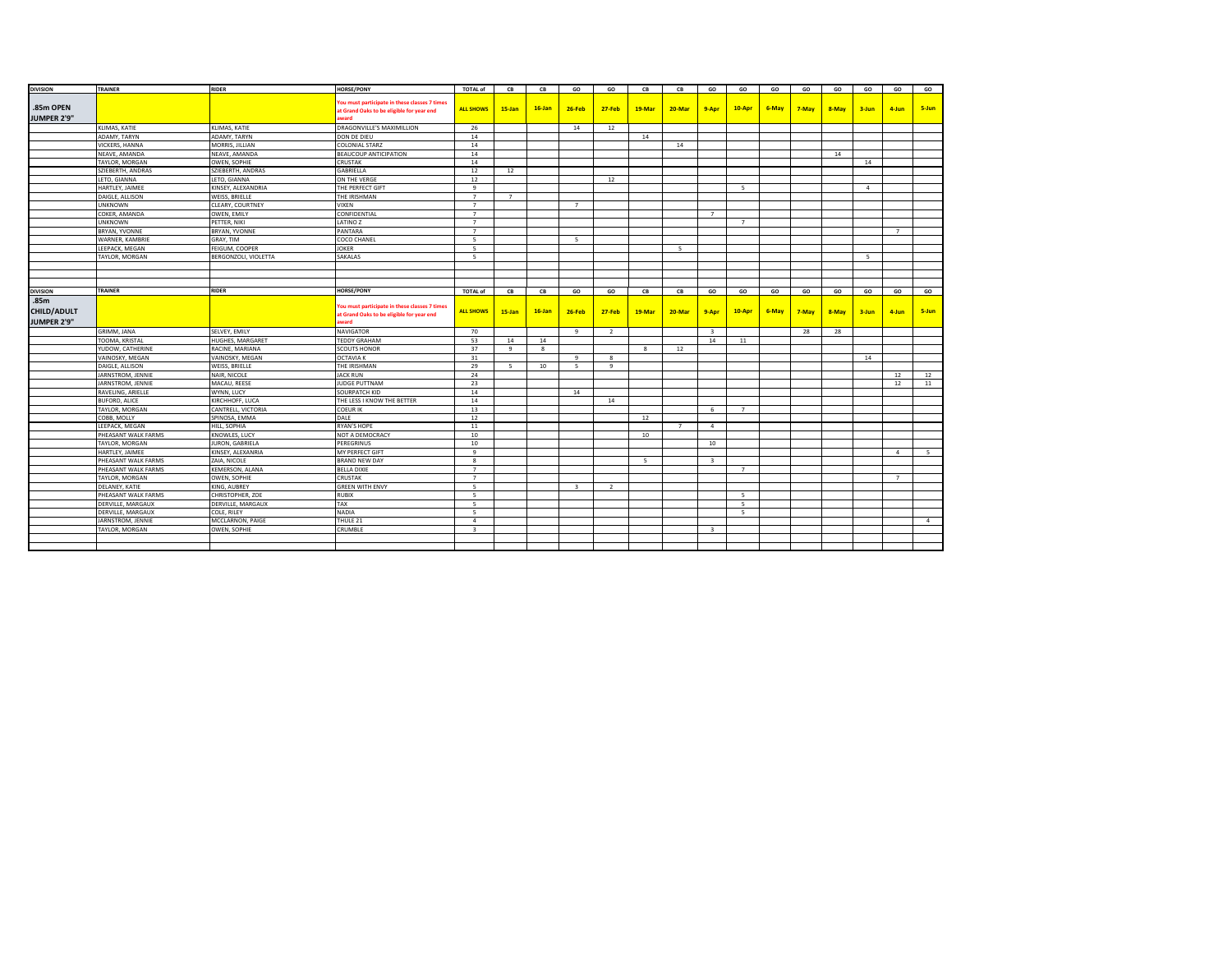| <b>DIVISION</b>                         | <b>TRAINER</b>       | <b>RIDER</b>            | <b>HORSE/PONY</b>                                                                                   | <b>TOTAL of</b>  | CB        | CB        | GO     | GO         | CB     | CB     | GO                      | GO       | GO    | GO    | GO    | GO        | GO           | GO             |
|-----------------------------------------|----------------------|-------------------------|-----------------------------------------------------------------------------------------------------|------------------|-----------|-----------|--------|------------|--------|--------|-------------------------|----------|-------|-------|-------|-----------|--------------|----------------|
| .95m<br>CHILD/ADULT<br><b>JUMPER 3'</b> |                      |                         | You must participate in these classes 7 times<br>at Grand Oaks to be eligible for year end<br>award | <b>ALL SHOWS</b> | $15$ -Jan | $16$ -Jan | 26-Feb | $27 - Feb$ | 19-Mar | 20-Mar | $9 - A$ pr              | $10-Apr$ | 6-May | 7-May | 8-May | $3 - Jun$ | 4-Jun        | 5-Jun          |
|                                         | DELANEY, KATIE       | ALLEN, FAITH            | ANGEL IN DISGUISE                                                                                   | 83               |           |           |        |            |        |        |                         | 12       |       | 24    | 28    |           |              |                |
|                                         | VAINOSKY, MEGAN      | VAINOSKY, MEGAN         | <b>OCTAVIA K</b>                                                                                    | 61               |           |           |        |            |        |        | $\mathbf{z}$            |          |       | 16    | 20    |           | $\mathbf{q}$ | 10             |
|                                         | <b>BUTLER, ANAIS</b> | BRAGA, LYSSA            | ABINGTON                                                                                            | 60               |           |           |        | 11         |        |        | $\alpha$                |          |       | 24    |       |           |              |                |
|                                         | HARTLEY, JAIMEE      | KINSEY, ALEXANDRIA      | MY PERFECT GIFT                                                                                     | 29               |           |           | 14     |            |        |        |                         |          |       |       |       |           |              |                |
|                                         | TAYLOR, MORGAN       | OWEN, SOPHIE            | <b>CRUSTAK</b>                                                                                      | 21               |           |           |        |            |        |        |                         |          |       |       |       |           | ь.           | 14             |
|                                         | GARDNER, JESSALYN    | <b>BROWNELL, KRISTI</b> | <b>DEBONHAIRE</b>                                                                                   | 17               |           |           |        |            |        |        | 10                      |          |       |       |       |           |              |                |
|                                         | MATHEWS, RICHARD     | PERICH, TANYA           | <b>EVITA</b>                                                                                        | 15               |           |           |        |            |        |        |                         |          |       |       |       |           | 8            |                |
|                                         | SZIEBERTH, ANDRAS    | SZIEBERTH, ANDRAS       | LINDIN                                                                                              | 14               | 14        |           |        |            |        |        |                         |          |       |       |       |           |              |                |
|                                         | JARNSTROM, JENNIE    | NAIR, NICOLE            | <b>JACK RUN</b>                                                                                     | 11               |           |           |        |            |        |        |                         |          |       |       |       |           | 11           |                |
|                                         | STAINTHORPE, BROOK   | VICK, BAILEY            | LITTLE DARC STAR                                                                                    | 10               |           |           |        | 10         |        |        |                         |          |       |       |       |           |              |                |
|                                         | LEEPACK, MEGAN       | HILL, SOPHIA            | RYAN'S HOPE                                                                                         | 10               |           |           |        |            |        |        |                         |          |       |       |       |           |              |                |
|                                         | RAVELING, ARIELLE    | WYNN, LUCY              | SOURPATCH KID                                                                                       |                  |           |           |        |            |        |        |                         |          |       |       |       |           |              |                |
|                                         | APPLEY, DANIELLE     | FERRERA, NICOLE         | <b>BELLISIMA</b>                                                                                    |                  |           |           |        |            |        |        | $\mathbf{R}$            |          |       |       |       |           |              |                |
|                                         | COBB, MOLLY          | SPINOSA, EMMA           | DALE                                                                                                |                  |           |           |        |            |        |        |                         |          |       |       |       |           |              |                |
|                                         | <b>UNKNOWN</b>       | PETTER, NIKI            | LATINO Z                                                                                            |                  |           |           |        |            |        |        |                         |          |       |       |       |           |              |                |
|                                         | <b>UNKNOWN</b>       | CLEAREY, COURTNEY       | VIXEN                                                                                               |                  |           |           |        |            |        |        |                         |          |       |       |       |           |              |                |
|                                         | HECHLER, WENDY       | ULM, ASHLYNN            | <b>THINK, THEREFORE I AM</b>                                                                        |                  |           |           |        |            |        |        | $\overline{\mathbf{3}}$ |          |       |       |       |           |              |                |
|                                         | <b>UNKNOWN</b>       | <b>GEORGE, ABIGAIL</b>  | <b>TIKKA MASALA</b>                                                                                 |                  |           |           |        |            |        |        |                         |          |       |       |       |           |              | $\overline{a}$ |
|                                         | JARNSTROM, JENNIE    | MACAU, REESE            | JUDGE PUTTNAM                                                                                       |                  |           |           |        |            |        |        |                         |          |       |       |       |           |              | $\overline{2}$ |
|                                         | HANRAHAN, KIMBERLY   | HANRAHAN, CHRIS         | <b>COPENHAGEN II</b>                                                                                |                  |           |           |        |            |        |        |                         |          |       |       |       |           |              |                |
|                                         |                      |                         |                                                                                                     |                  |           |           |        |            |        |        |                         |          |       |       |       |           |              |                |
|                                         |                      |                         |                                                                                                     |                  |           |           |        |            |        |        |                         |          |       |       |       |           |              |                |